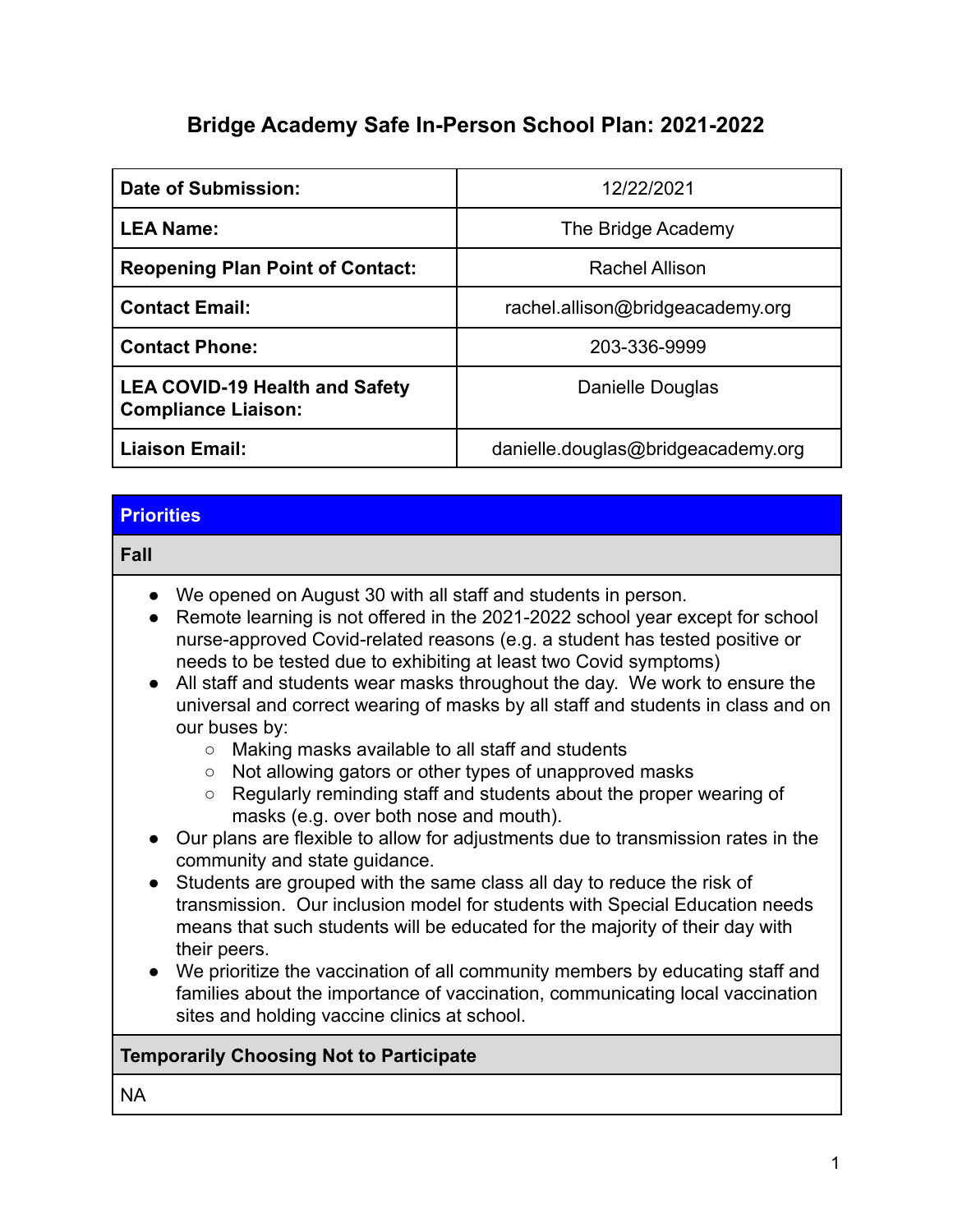## **School Liaison, Communication Plans, and Data Collection**

- Rachel Allison, school principal, will act at School Liaison, with support from Tyrone Elliott, Director, and Danielle Douglas, the school nurse.
- We communicate news of every positive case in our community with all staff, families and students while maintaining the confidentiality of the affected person.
- All communications for staff are done through email and, if possible, in-person meetings. If staff can't meet in-person we will continue to meet regularly through Google Meets.
- We communicate with families through email, texting, mail, social media and phone in English and Spanish when possible.
- Communication with students is made in-person in school and through Google Classroom messages, emails, social media and texts.
- In addition to communicating through email, text, social media and mail, prior to our fall opening we held community meetings through Google Meets to communicate information about the start of school and be available to answer questions and listen to concerns. Such meetings are being offered periodically throughout the year any time there is a significant policy change and upon reentry if we close temporarily during the year.
- We keep families updated about school events through email and texts once a week; additional emails, texts, handouts, social media posts and mailings will be sent any time critical information regarding policies, protocols, or health data changes. All emails are also available on our website.
- Families receive texts, emails, messages on Google Classrooms and social media, and letters home through students about changed policies, the need to cancel classes, or other changes or restrictions.
- Plans are made easily accessible on our website, communicated through email, text, and social media and sent home with students and through mail.
- The school nurse, administration and secretaries all have access to a Health Documentation spreadsheet where we communicate news of students who we have learned are sick, whether or not they need to quarantine or test, and what the family's and staff's next steps should be (e.g. grant the student access to remote learning, offer virtual tutoring, etc.)

# **Operation Plan**

# **Facilities**

- Floor markings have been placed in the halls and cafeteria to ensure appropriate traffic patterns and social distancing while in those spaces.
- An isolation room has been identified for those experiencing symptoms.
- The isolation room has an air purifier.
- Stop the Spread, mask wearing and hand washing signs have been placed in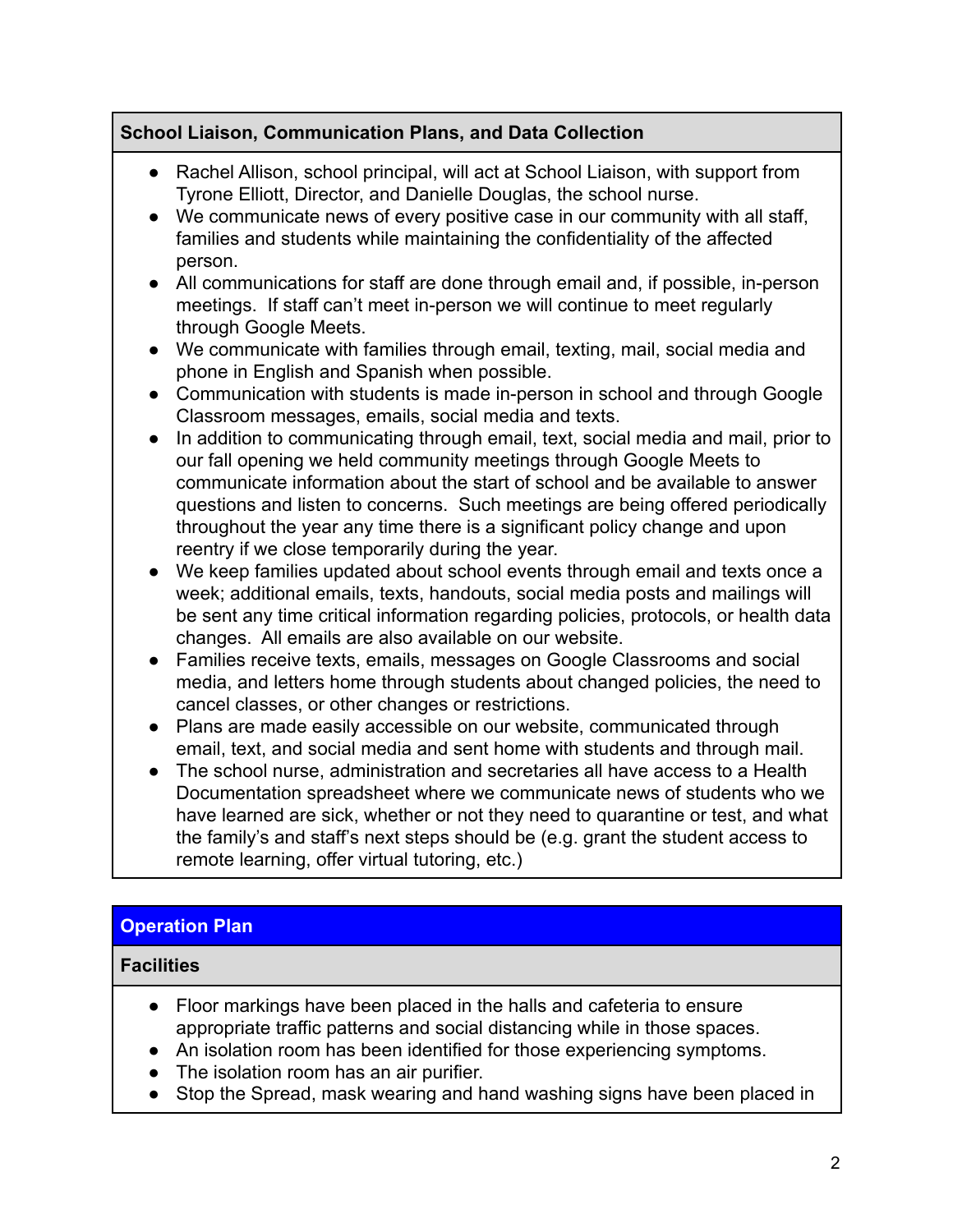classrooms, hallways, bathrooms and offices at levels accessible to all.

- Hand sanitizer dispensers are in every bathroom and office, throughout hallways, and in classrooms.
- Bathrooms and high-touch areas are cleaned multiple times a day; a log is kept of all bathroom cleaning times.
- Training of staff, including lunch staff, paraprofessionals, substitutes, and office staff, on health and safety protocols will be held on Google Meets prior to the opening of school.
- Orientation days at the beginning of the school year will include the training of students in health and safety protocols.
- Reviews of health and safety protocols will be held for families through email and Google Meets and materials will be sent to all families.
- All such trainings were repeated throughout the first months of school as needed and included information on:
	- Mask wearing
	- Cleaning protocols
	- Hygiene practices

## **Daily Operations**

- Stable cohorts, not based on any demographic or disability, have been created and maintained throughout the day.
- With family input, same-grade siblings have been moved to the same cohort.
- All class cohorts are dismissed from class and school one at a time and foot-traffic patterns are in place to reduce the risk of transmission in hallways.
- Students wipe their desks clean using an EPA approved cleaner upon entering and leaving every class. This ensures that desks are clean and also gives students a sense of control and responsibility over their surroundings.
- In order to allow for non-academic social time and learning, multiple after school clubs and sports are offered. When necessary, clubs are held in rooms and spaces (e.g. the cafeteria and gym) that allow for greater social distancing. Some clubs alternate days to allow for smaller groupings. All clubs follow social distancing protocols including mask-wearing.
- The school is prepared to adjust plans based on health indicators and guidance from health officials.
- Any decisions made about quarantines, school cancellations or closures will be made with the guidance of the school nurse and local health officials.
- The school works with the state and federal agencies to secure the necessary funding for operating safely and with academic rigor.

## **Child Nutrition**

● All students are offered free breakfast and lunch. Breakfast is served in classrooms. Spaces are designated in the cafeteria during lunch for each cohorted group. All meals comply with the U.S. Department of Agriculture's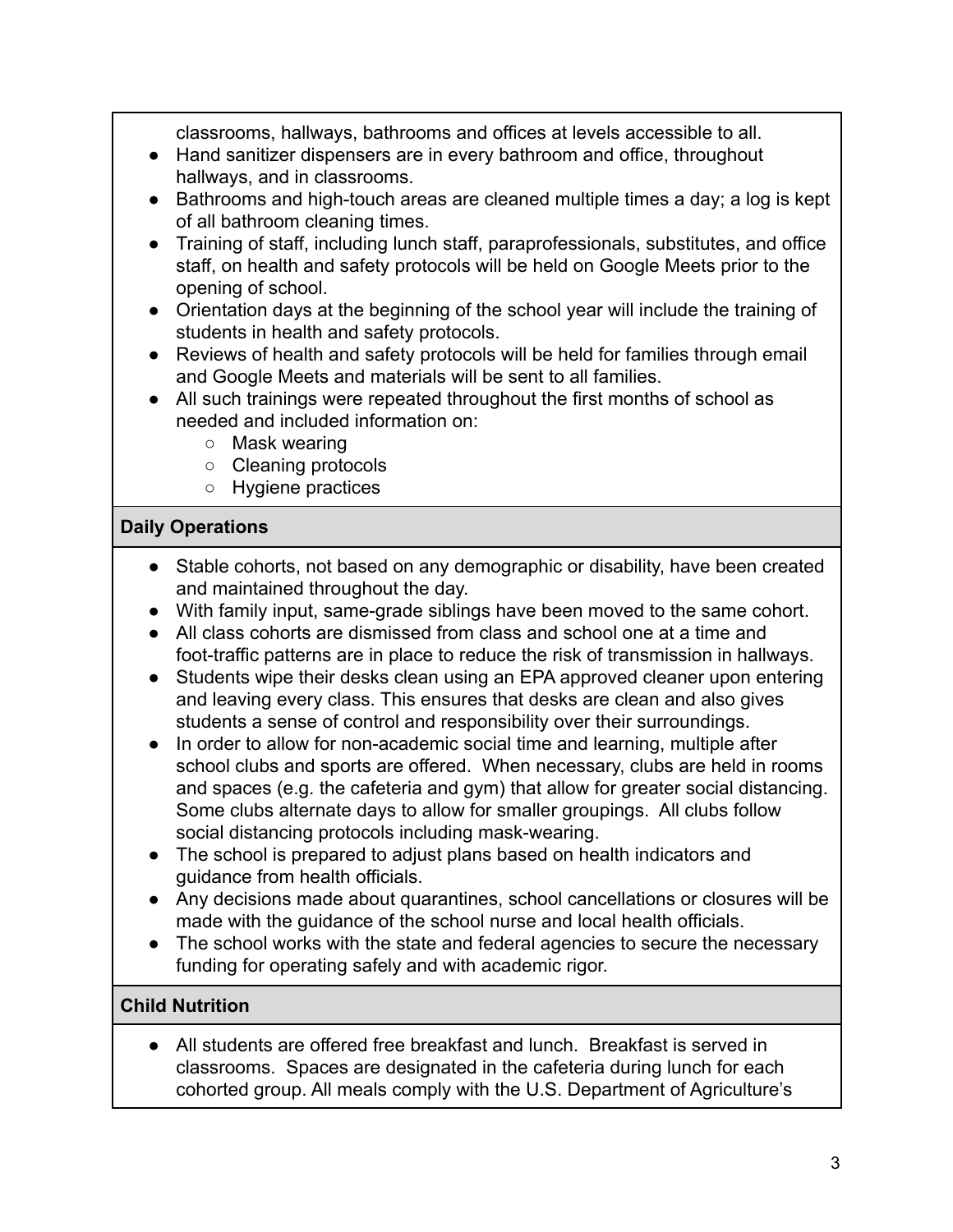regulations and policies for school meals.

● All meals served are counted and claimed according to National School Lunch and Breakfast program guidelines.

#### **Transportation**

- All eligible students are offered transportation to and from school following the guidelines set forth by the host district.
- All students and staff are required to wear masks while riding the bus.
- The school will supply the bus drivers with masks so that not having a mask is not a barrier to attending school.

# **Health Practices and Protocols**

- Students are educated on health expectations in a variety of ways: through emails and mailings home; through signs throughout the building; through direct instruction by teachers, administrators and the school nurse; and through frequent reminders throughout the day and year.
- Staff, students and families receive instruction and reminders about important health protocols including but not limited to:
	- Proper mask wearing
	- Frequent hand washing and use of sanitizer
	- Cough and sneeze etiquette
	- Enhanced cleaning and disinfection of surfaces
- Adequate supplies of health, cleaning and disinfecting products, including extra masks, spray bottles, hand sanitizer, and paper towels are in every classroom and office space.
- Immunizations and health assessments are required; the school works with families to ensure that they are completed in a timely fashion rather than exclude students who were unable to attain immunizations or health assessments because of appointment cancellations due to COVID-19.
- All unvaccinated staff are tested weekly, either in school through our partnership with Prognosis Diagnostics or at another site or using a home kit administered by our school nurse.
- All unvaccinated students are offered free testing at school weekly; all tests are conducted by Progressive Diagnostics.

## **Reporting Illnesses and Addressing Vulnerable Populations**

- We communicate news of every positive case in our community with all staff, families and students while maintaining the confidentiality of the affected person.
- Every communication of a positive case also includes information on how to get tested and vaccinated.
- Known cases of COVID-19 are reported to the local health department by the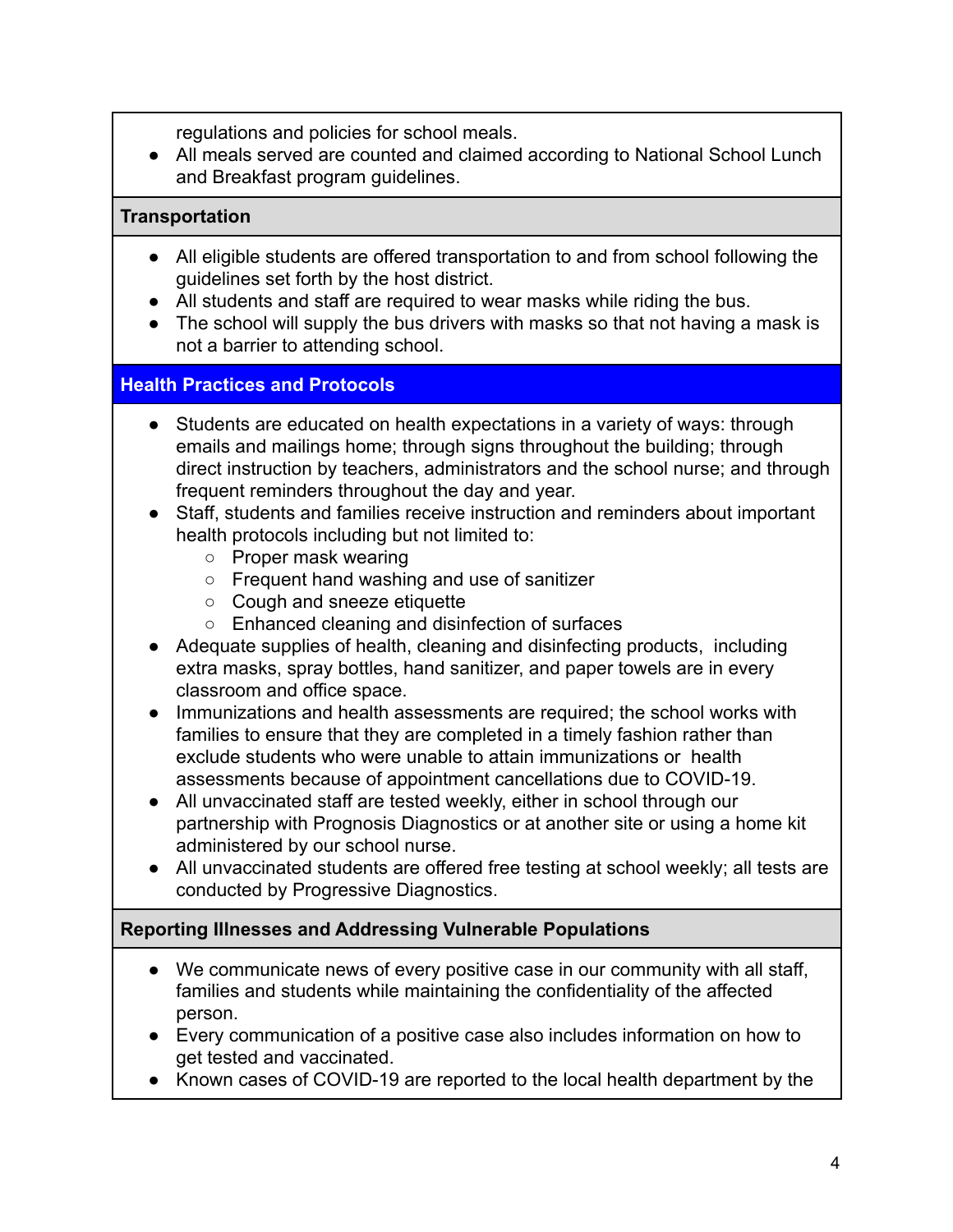school nurse.

- Families and staff are reminded of the symptoms consistent with COVID-19 and asked to perform self-assessments prior to leaving for school. Anyone with COVID-related symptoms is required to stay home and to report such symptoms to the school. Such reports are documented in a Health Form spreadsheet shared between the school nurse and administration to ensure quick, effective communication and response.
- We continuously remind the school community to stay home if they are sick and to inform the school if they have symptoms of, have been exposed to, or have tested positive for COVID-19.
- Decisions about when to allow a staff member or student to return to school will follow CDC criteria for those who have had COVID-19 and those who have been in contact with someone who has.
- In order to best track data and support contact tracing, the administrative team and nurse will continue to use a Health Form that documents all information regarding COVID-19 Positive, COVID-19 Exposed, and COVID-19 Symptoms.
- The administrative team meets with the school nurse once a week to discuss all health related issues and next steps.

### **Social Distancing**

- Cohorting of classes, staggering of class and school dismissals, reminders, floor markings, traffic pattern communications, removal of extraneous classroom furniture, and desk placement will be used to maintain maximum social distancing possible between individuals to reduce transmission. In our full in-person plan we work to maintain a distance of at least three feet whenever possible.
- Adjustments to social distancing practices will be made as necessary based on guidance from the CDC and DPH.

#### **Use of Face Coverings, Masks, and Face Shields**

- All students and staff are required to wear face coverings while in school and on the bus. Exceptions will be made for:
	- Anyone who has trouble breathing, or anyone who is unconscious, incapacitated, or otherwise unable to remove the mask without assistance.
	- Anyone who has a medical reason making it unsafe to wear a face covering.
- Masks are provided to any staff member or student who does not have one.
- Plexiglass shields will protect school secretaries at their desks
- In recognition of the difficulty of wearing masks for hours at a time, the school has a plan for giving students "mask breaks".

**Health Monitoring Plan**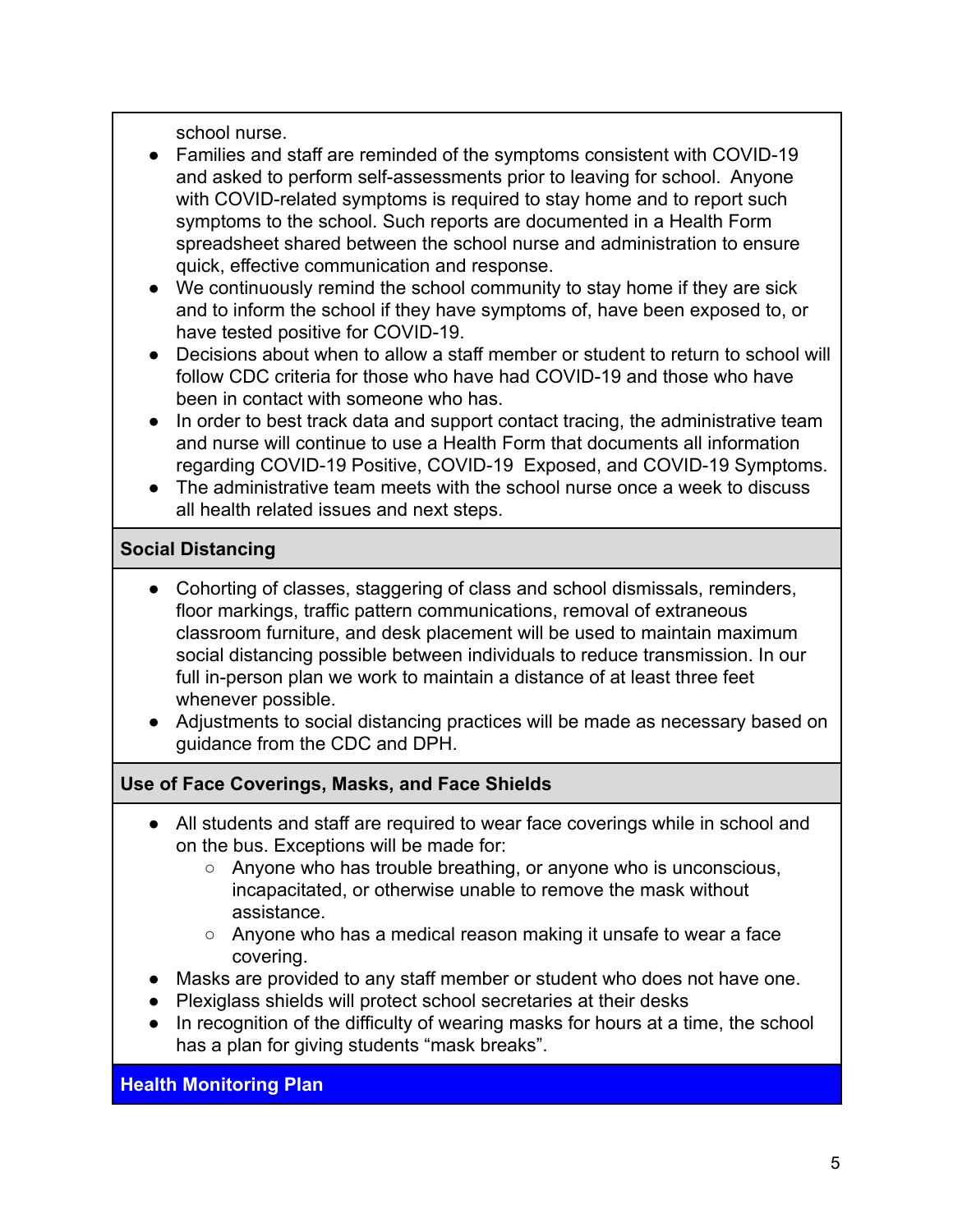### **Planning and Distribution of Information**

Protocols for the monitoring of symptoms of staff and students will include: allowing all students who ask to see the nurse, sending all students who exhibit any symptoms of COVID-19 to the nurse, isolating students who exhibit symptoms in a room and calling for a ride home immediately, supporting the families of students with symptoms in getting tested and reporting results, monitoring the attendance of staff and students through phone calls and texts to determine if the absence is related to COVID-19, communication with the local health department about possible cases, documenting all health concerns on an internal Health Form spreadsheet, and communicating information about any positive cases among staff and students in a way that complies with relevant privacy and health laws.

#### **Containment Plan**

- Should a staff member or student show signs or symptoms of COVID-19, there is a known exposure, or there is a member of the school community with a confirmed COVID-19 diagnosis we will:
	- immediately notify the local health department and be ready to comply with requests for information to assist with contact tracing.
	- Communicate with our response team of administrators and nurse in order to appropriately inform the school community of any decisions relating to possible exposure or closure.
- An isolation room has been identified and will contain an air purifier. A second room is available should it be needed.
	- Any student with symptoms will be evaluated by the nurse and a decision made in partnership with administration as to whether or not the child should be put in isolation and sent home. Symptoms that will determine this include but may not be limited to: a fever of 100 or higher; difficulty breathing; persistent cough.
	- Should a student show symptoms, they are isolated immediately and their family is called to pick up the child.
	- We created a list of next steps, including how and where to get tested, which is sent with every communication of a positive case in order to give guidance to families of students exhibiting symptoms.
	- The school nurse follows up with the family of such students through phone calls and emails until it is deemed appropriate for the child to return to school.
- CDC cleaning/disinfecting procedures are followed when a case of COVID-19 is confirmed in the school.
	- [https://www.cdc.gov/coronavirus/2019-ncov/community/reopen-guidanc](https://www.cdc.gov/coronavirus/2019-ncov/community/reopen-guidance.html) [e.html](https://www.cdc.gov/coronavirus/2019-ncov/community/reopen-guidance.html)

#### **Cancellation of Classes, Remote Learning, and Reopening Plan**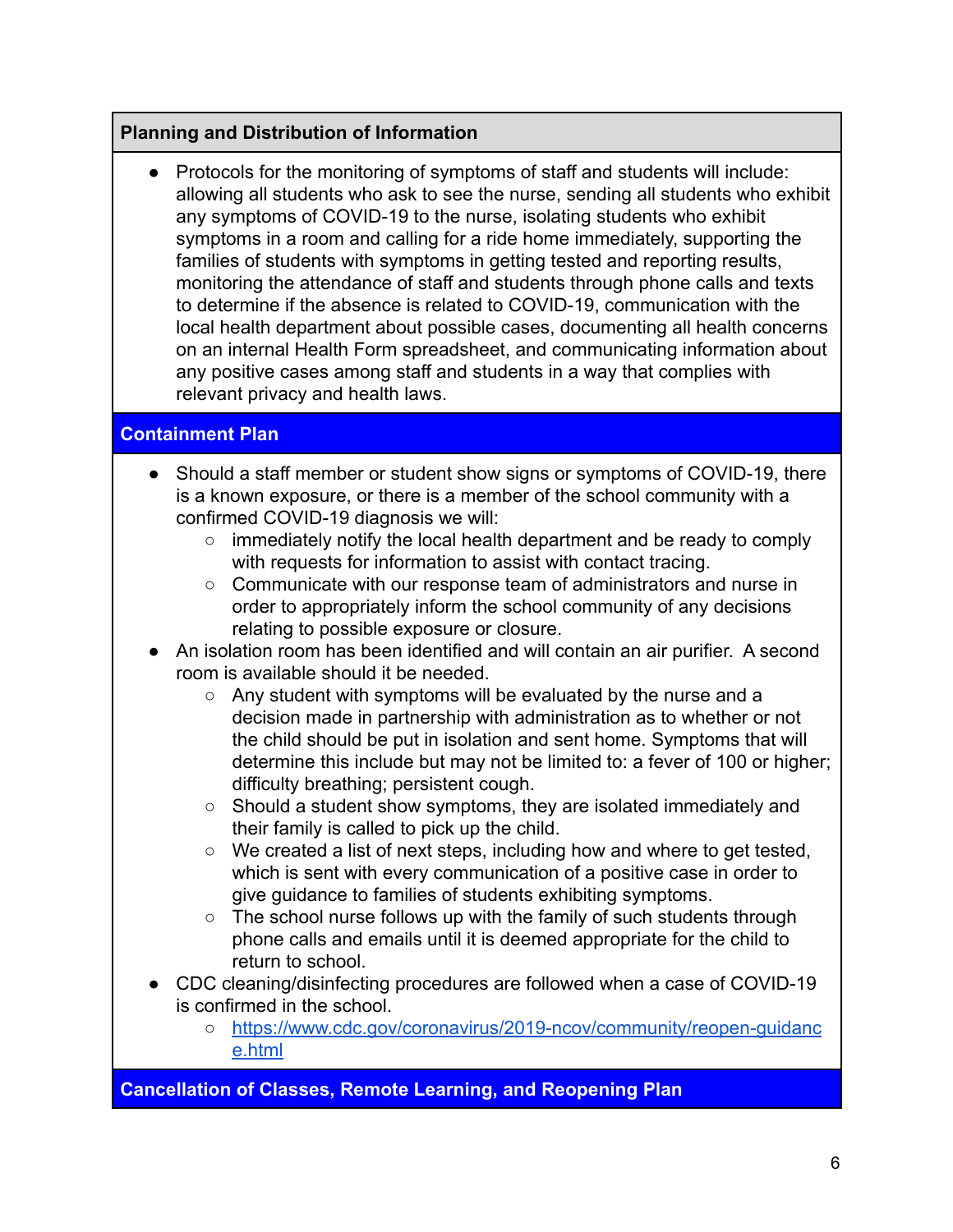- The school leadership team and nurse work with the local health department and the CSDE to determine if it is necessary to cancel classes.
- All students have been given a chromebook to bring between school and home and students are trained from the first day of school to become proficient and comfortable with the use of email, Google Classroom and Google Meets so that any transition to online learning is immediate and smooth.
- We have EPA approved wipes available for staff and students to wipe down materials brought into the building such as chromebooks.
- A full Distance Learning plan has been created in the event that in-person classes must be cancelled.
- Staff training includes discussion of individual roles and responsibilities in the event of a shutdown. Such roles include:
	- Teachers: Instruct, provide feedback and document progress of all students through Google Classroom and Meets. This includes maintaining information through Powerschool to document student progress or lack thereof.
	- Paraprofessionals: Support struggling students through frequent Google Classroom messages and scheduled Google Meets.
	- Administration: Monitor all student progress, using such tools as Go Guardian, and communicate needs and concerns to families via phone, emails, texts and letters. Monitor online instruction. Make any necessary support and training available to staff and students.
	- Support Staff (social workers, school counselor): Continue counseling and services through Google Meets as much as possible. Reach out to families with concerns and support (e.g. food, technology, materials). Confer with and advise teachers, paraprofessionals and administration about student social/emotional support.
		- When appropriate, teachers will invite support staff to "visit" their Google Meets classes to check in with students and offer activities to support mental health and anxiety reduction.
	- Maintenance: Continue to work in the building following all health and safety guidelines, cleaning and disinfecting to prepare for return to the building.
	- Secretaries: Remain in building following all health and safety guidelines as a point of contact for families. They will be available to dispense materials families may need to access learning (e.g. chromebooks, hotspot devices, graph paper, pens, pencils, etc.). If necessary, such materials can also be delivered to homes.
	- Meetings: In order to continue to best support students, communicate about their needs, update staff, check on staff well-being, and collaborate on instruction, data, and planning, whether using our in-person, hybrid, or full Distance plan, we will follow this meeting schedule:
		- Middle School: All certified teaching staff will meet once a week.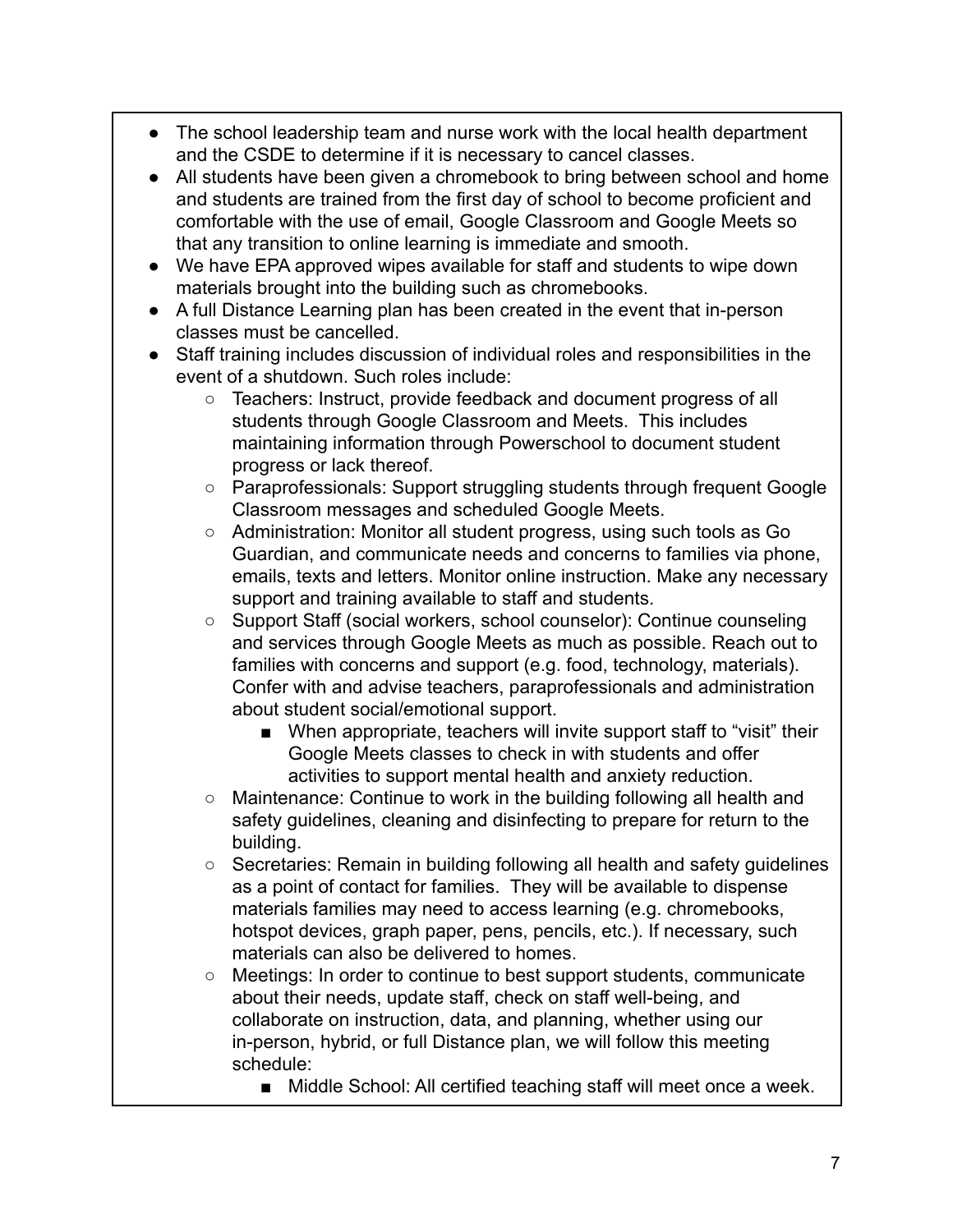- High School: All teachers and support staff will meet once a week in grade level meetings.
- Committee Work: Committees such as that for Climate and Culture and Attendance will continue to meet bi-weekly.
- Administration: Administrators will continue to meet daily.
- Whole School: Will meet bi-weekly.
- Professional Development: Online trainings will be offered for staff to complete independently. We will also continue our bi-weekly schedule of whole-school professional development including, but not limited to, workshops on the use of technology to support learning, differentiation, accommodation and modification of both in-person and online instruction, and issues surrounding attendance, climate and culture.
- Any contemplation of or actual school closing will be communicated to and discussed with staff via email and, when appropriate, Google Meets.

### **Future Planning for Remote Blended Learning**

● All students attend school in-person this year, with the exception of those who have been told to stay home by our nurse due to Covid-related reasons.

### **Academics**

#### **Special Education**

- All plans include students eligible for Special Education and 504 accommodations.
- Though programming decisions will not be made based on a student's disability, all protocols for educating students eligible for Special Education and 504 accommodations will take into consideration each student's developmental level and skills.
- Individual student progress toward IEP goals will be discussed at monthly meetings between the regular classroom and special education teachers. .
- Mask and face-covering protocols will be tailored to student's health and service needs.

#### **English Learners**

- All plans include Multilingual Learners and will continue our sheltered language instruction program.
- All English Learners have access to the general education curriculum.
- All Spanish speaking families are assigned a Spanish speaking staff member to communicate all important information by phone and email and through Google Meets when necessary.
- English Learners who are also identified as eligible for Special Education continue to receive all services.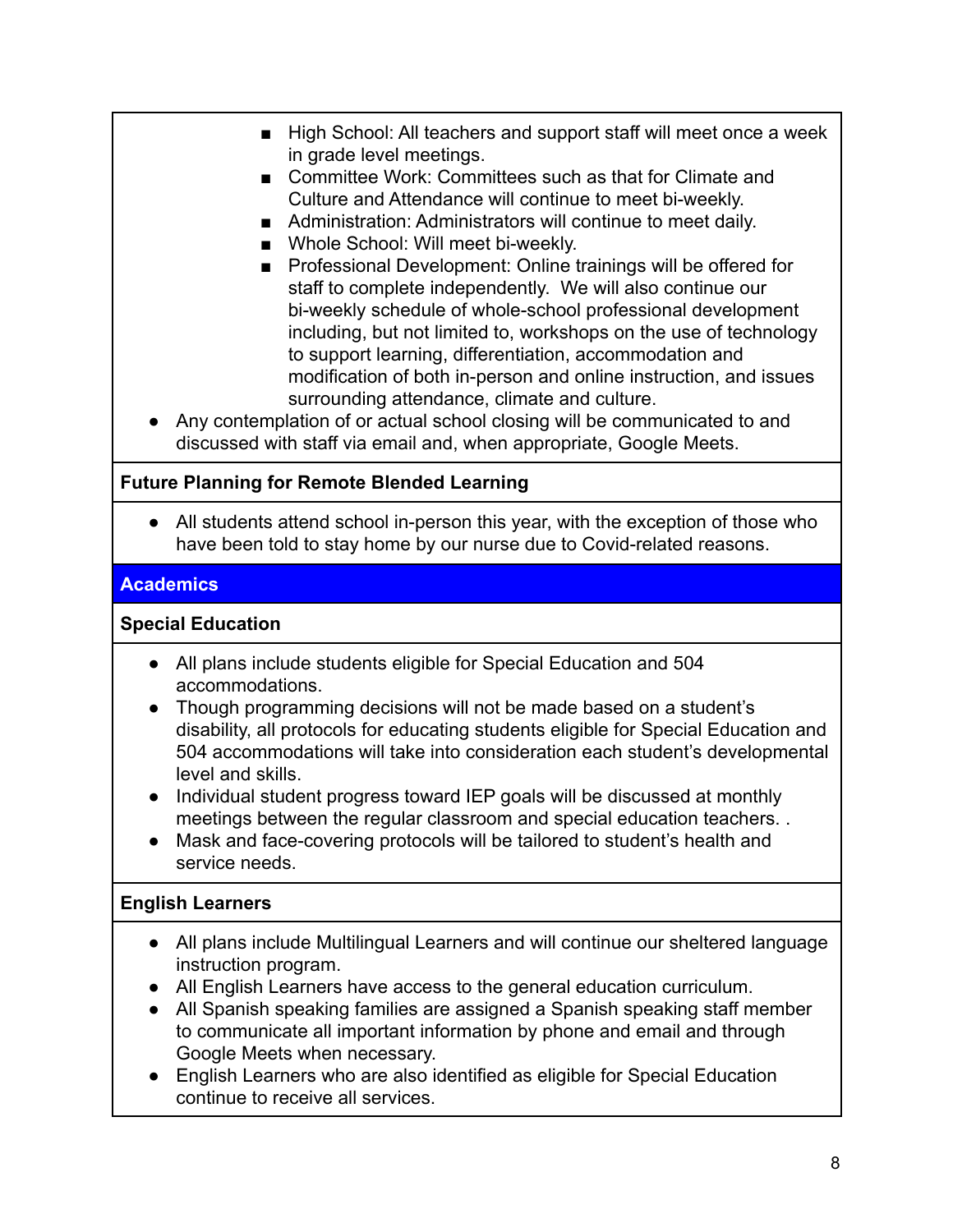# **Family and Student Engagement**

#### **Family Support and Communication**

- The school continues to comply with all federal and family engagement requirements including School Governance Councils and Title I requirements.
- Communications will continue to be sent to all families through email, text, social media and mail, letting them know about where they can sign up for vaccination, health and safety protocols, any need for school cancellation, and reminders and guidance about in-person instruction. Such communication will continue throughout the year.
- We email all families and students when we learn of a positive case among staff or students.
- Periodic Google Meets are available in order to update families and allow them to ask questions in real time. School social workers attend these meetings in order to be available to address social/emotional needs.
- Spanish speaking families receive important communication from Spanish speaking staff by phone.
- All important health, school closure and instruction information is posted on our website.
- We regularly survey students and families about their needs, concerns, and suggestions.
- We invite students and families to participate on such committees as Culture and Climate and the Governing Council; meetings are offered in-person and online and, occasionally, in the evenings for convenience.

#### **Social Emotional Learning (SEL) and Mental Health**

- The first several days of school consisted of orientations reviewing basic school protocols and expectations and giving students time to reacclimate to in-person school and get to know and connect with their peers and school staff.
- We begin each day with a modified Circle of Power and Respect which allows students time to share information and play a game before beginning the day. We give students opportunities to practice mindfulness and mindful meditation, both in-person and online if they are quarantining.
- Information on how to relieve stress and anxiety is shared with families.
- Social Workers meet with individual students and small groups (following social distancing guidelines) both in-person and online.
- Our Social Emotional Learning Coordinator meets regularly with classes to teach emotional regulation strategies.
- Teachers invite school social workers to visit their classes in-person and online if necessary, to check-in and share tools and strategies for social/emotional growth.
- The School Counselor works with students and families, both in person and online.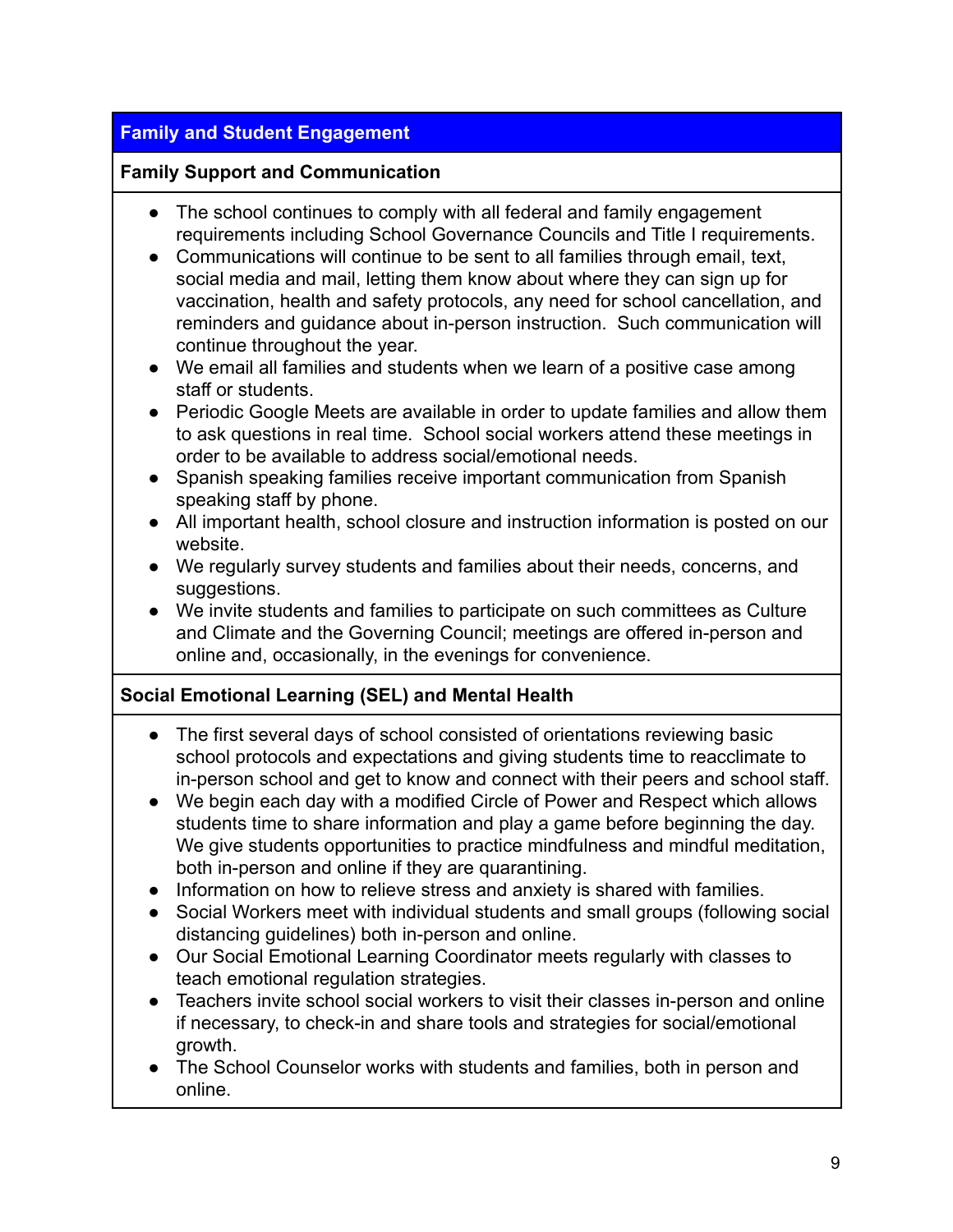- We work with community partners such as Child Guidance and Full Circle Youth Empowerment to offer wrap-around services to students and their families.
- Staff share any concerns about student physical and emotional health with the school social workers and administration.
- We offer multiple non-academic opportunities for students to engage with staff and peers. Such opportunities include; after school activities, Google Meets lunch times; movie nights; game time through such sites as Houseparty, etc.
- Staff are reminded often about available supports such our Employee Assistance Plan.

#### **After School Programming**

● After school programming continues.

#### **Career and Technical Education**

● Not applicable

#### **Staffing and Personnel**

#### **Certification and Personnel Planning**

- All legal and regulatory requirements related to personnel, including EEOC guidance related to ADA and the COVID-19 pandemic, are followed.
- Our full staff roster is engaged; our full-time substitute teachers work daily to support staff and students.
- All participated in individual, year-end meetings with administration in order to gather information from all community members on actionable ideas to support a successful and smooth reopening.
- TEAM mentoring and work on beginning teacher induction requirements continue.

#### **Professional Development**

- We will hold bi-weekly whole-staff professional development to ensure and support the rigorous instruction of students.
- Training was held before school began and will continue throughout the year. Such training includes:
	- Changes in standard Public Health Protocols
	- Hygiene Practices
	- PPE
	- Reporting Illnesses
	- Supporting Social and Emotional Well-Being
	- Instruction
	- Behavior management